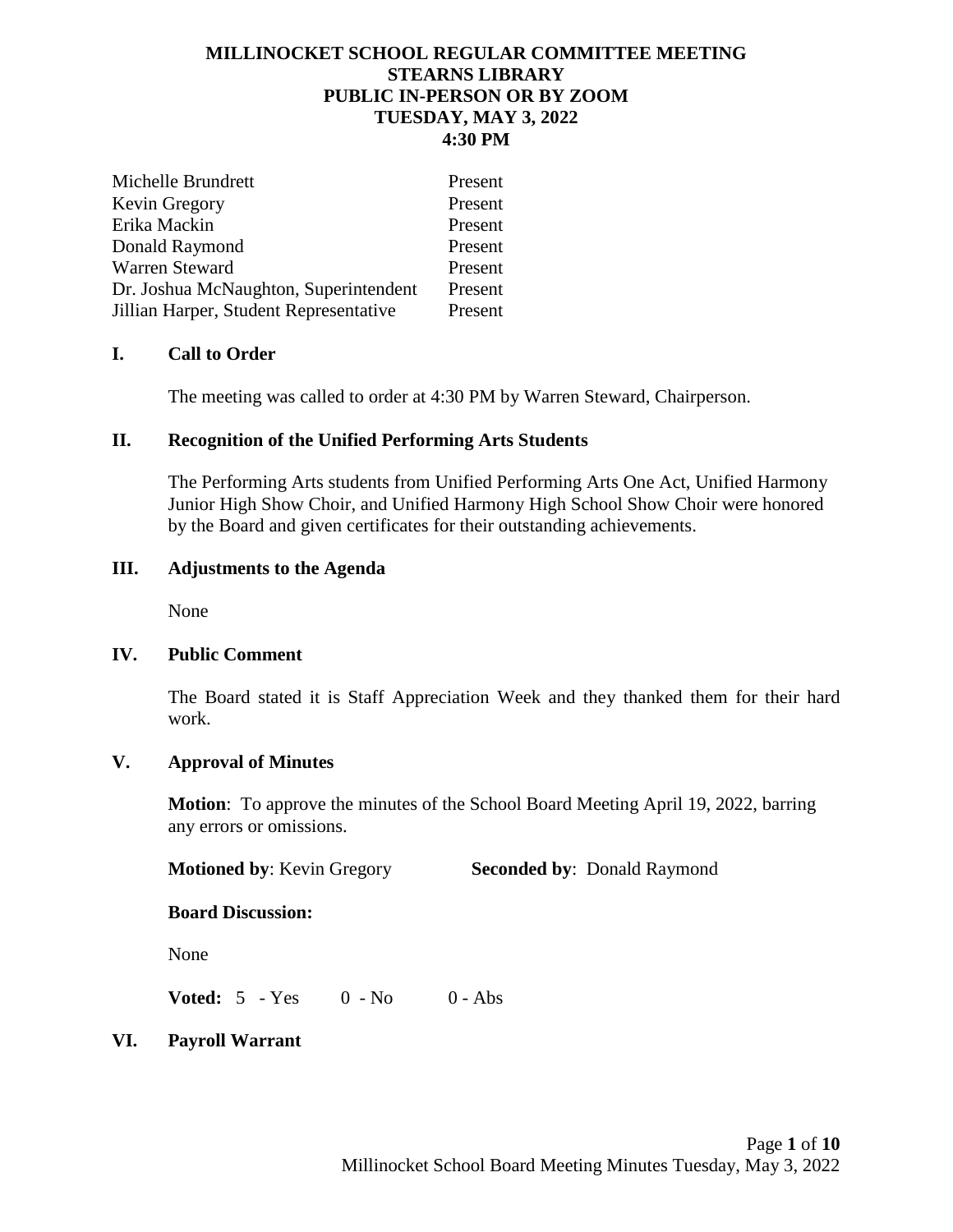**Motion:** It was moved to direct the Superintendent of Schools to authorize payment by the Town Treasurer to each party listed herein, the sum set against each name contained in School Payroll Warrant #22-23 in the amount of \$163,094.59 on May 5, 2022.

**Motioned by**: Donald Raymond **Seconded by**: Michelle Brundrett

#### **Board Discussion:**

None

**Voted:** 5 - Yes 0 - No 0 - Abs

### **VII. Payable Warrant**

**Motion:** It was moved to direct the Superintendent of Schools to authorize payment by the Town Treasurer to each party listed herein, the sum set against each name contained in School Payable Warrant #22-33 in the amount of \$190,709.45 on May 5, 2022.

**Motioned by: Kevin Gregory Seconded by: Donald Raymond** 

### **Board Discussion:**

Kevin Gregory mentioned that the curtain for the auditorium is in the AP. It was paid through the ESSER 3 grant.

**Voted:** 5 - Yes 0 - No 0 - Abs

## **VIII. To see if the Board will approve the Superintendent's nomination and authorize the Superintendent's hiring of second year probationary teachers**

**Motion:** To approve the Superintendent's nomination and authorize the Superintendent's hiring of the following second year probationary contract teachers.

| Employee                   | Degree    | <u>Step</u> | Years Completed 8-31-22 |
|----------------------------|-----------|-------------|-------------------------|
| Alley, Emma (Grade 4)      | BS        |             |                         |
| Fogg-Pratt, Lauren (OT)    | M         |             |                         |
| Malcolm, Leah (PreK)       | BS        |             |                         |
| Marcelus, Roslin (French)  | М         |             |                         |
| Remillard, Gabriel (Music) | <b>BS</b> |             |                         |
|                            |           |             |                         |

**Motioned by: Kevin Gregory Seconded by: Donald Raymond** 

### **Board Discussion:**

These individuals have completed their first year teaching in our school department and they are being nominated for a second probationary year.

**Voted:** 5 - Yes 0 - No 0 - Abs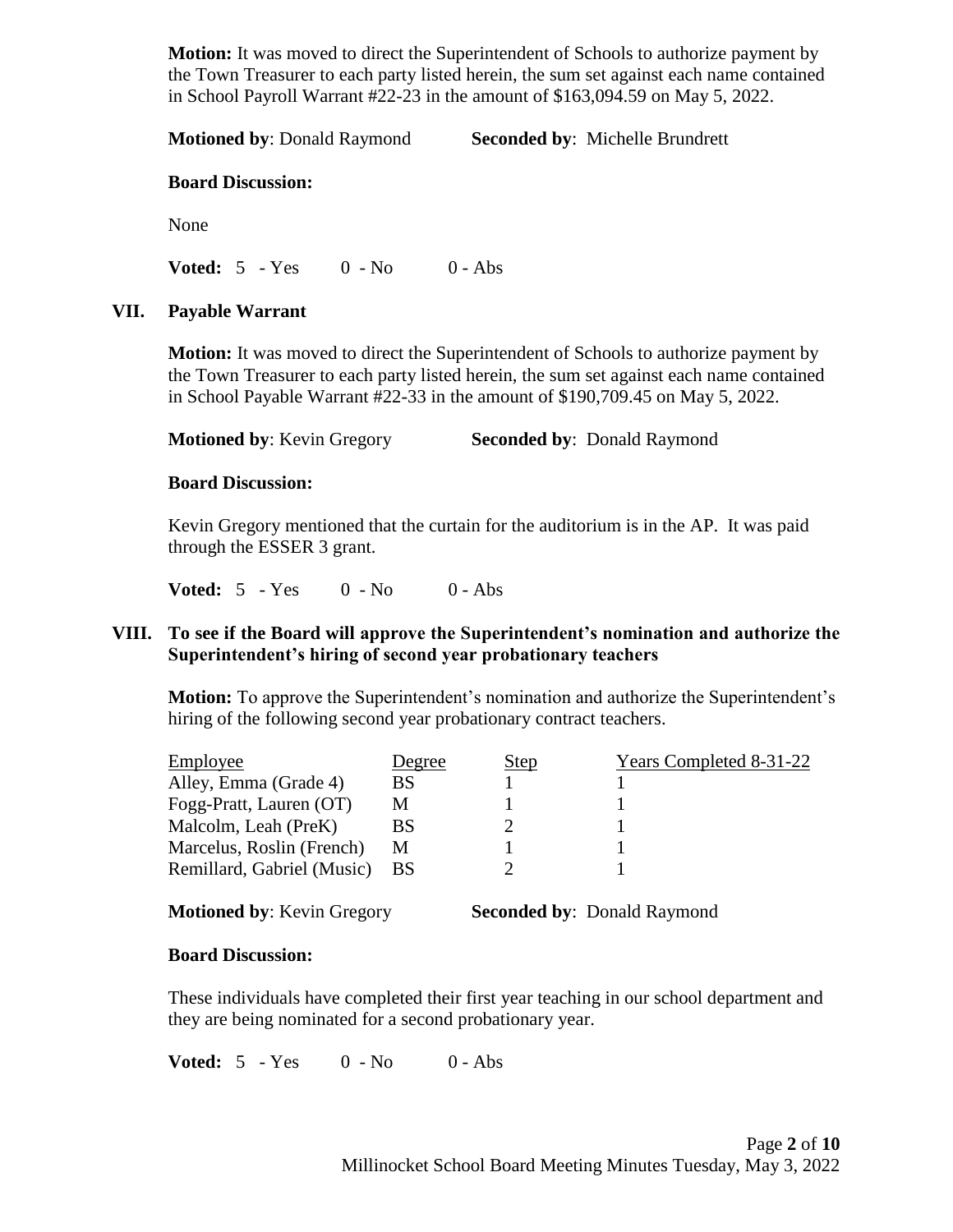# **IX. To see if the Board will approve the Superintendent's nomination and authorize the Superintendent's hiring of continuing contract teachers**

**Motion:** To approve the Superintendent's nomination and authorize the Superintendent's hiring of the following continuing contract teachers.

| Employee                      | Degree | <b>Step</b> | Years Completed 8-31-22 |
|-------------------------------|--------|-------------|-------------------------|
| DeMello, Alison (HS Sci)      | M      |             | ာ                       |
| Dwyer, Laura (GT)             | M      | 23          | 3                       |
| Friel, Dorothy (SLP)          | M      | 6           | 3                       |
| LaPorte, Alyssa (Spec Ed)     | М      | 3           | 3                       |
| McIntyre, Tina (Grade 6)      | BS     |             |                         |
| Moscone, Laurie (PE)          | BS     | 3           | 3                       |
| Szava-Kovats, Susan (Spanish) | М      |             |                         |

**Motioned by: Kevin Gregory Seconded by: Donald Raymond** 

# **Board Discussion:**

These teachers have completed either their 2 or 3 year probationary period.

Some individuals have a higher step based on prior experience.

**Voted:** 5 - Yes 0 - No 0 - Abs

## **X. Notification of Salary Agreements** \*Information only

| Anderson, Amy (Kind)            |
|---------------------------------|
| Bishop, RandiLee (Spec Ed)      |
| Brown Jr., Terrance (HS Eng)    |
| Buzzell, Susan (Social Worker)  |
| Campbell, Victoria (Art)        |
| Carr, Kathryn (Nurse)           |
| Cullen, Nicholas (HS Math)      |
| DeSilva, Tessa (Grade 4)        |
| DiFrederico, Katie (Guidance)   |
| Girsa, Heather (Grade $7 & 8$ ) |
| Hatch, Michelle (Kind)          |
| Hayes, Kristi (HS Sci)          |
| Jandreau, Jennifer (Spec Ed)    |
| Leach, Jessica (PE)             |
| Leathers, Kyle (Grade 7 & 8)    |
| Leavitt, Katie (Spec Ed)        |
| Lincoln-Nadeau, Lori (Spec Ed)  |
| Loome, Anna (HS Eng)            |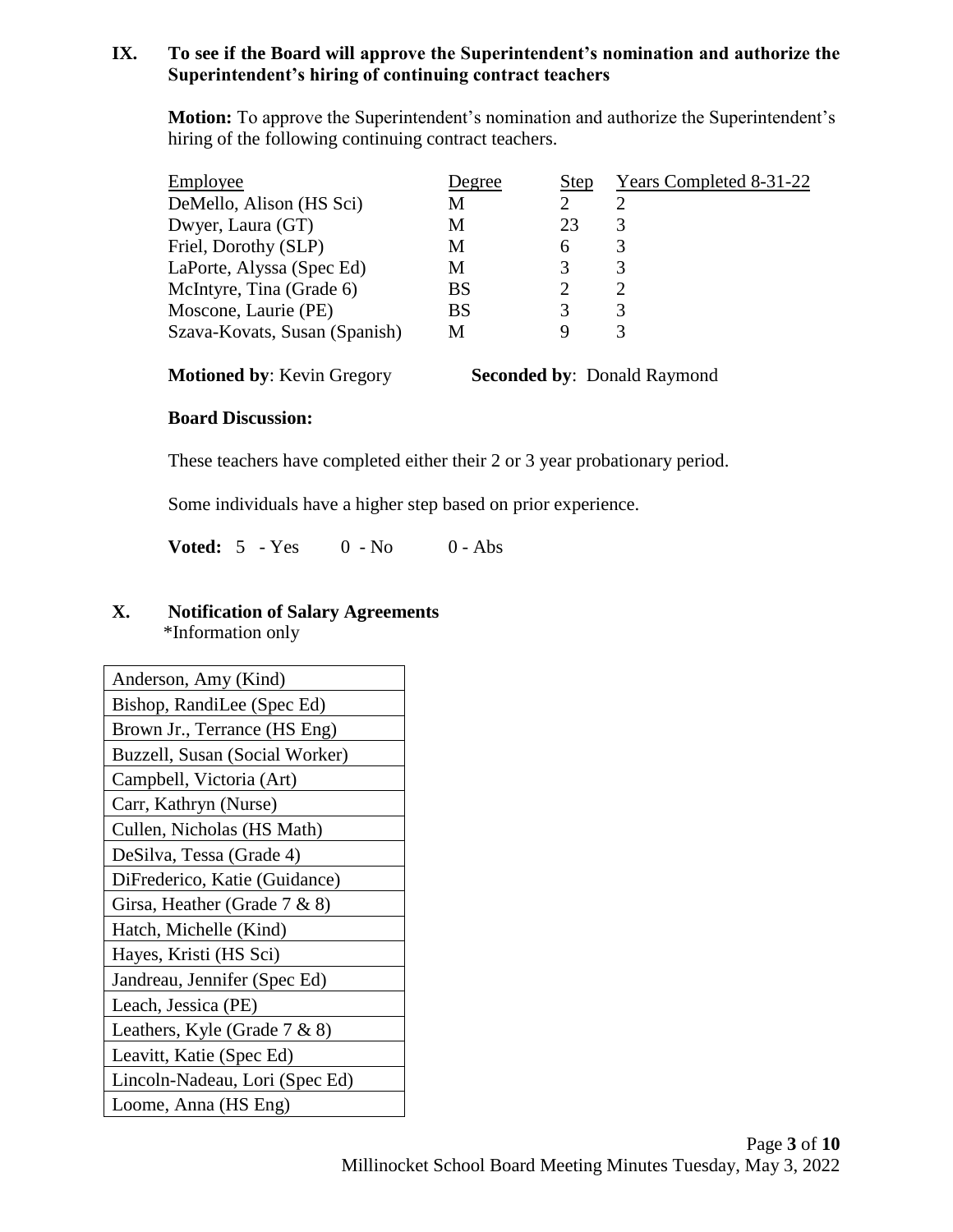| Maynard, Jolene (Spec Ed)       |
|---------------------------------|
| McGibbon, Richard (HS Soc Stud) |
| McLean, Bruce (Business)        |
| McNally, Danielle (PreK)        |
| McNulty, Tara (Grade 7 & 8)     |
| Michaud, Staci (Grade 2)        |
| Mooney, Debra (Grade 3)         |
| Oakes, Heather (Grade 6)        |
| Osborne, Angela (Grade 2)       |
| Petrin, Kimberly (Grade 1)      |
| Potvin, Jill (Spec Ed)          |
| Stevens, Margo (Grade 7 & 8)    |
| Sutherland, Ann (Speech)        |
| Waite, Danielle (Grade 1)       |
| Waite, Matthew (Music)          |
| Wheaton, Melissa (Grade 3)      |

# **XI. To see if the Board will approve a Senior Class trip to Boston.**

**Motion:** To approve the Senior Class trip to Boston.

**Motioned by: Kevin Gregory <b>Seconded by:** Donald Raymond

#### **Board Discussion:**

The anticipated details of the trip were given by the Superintendent.

This is funded through fundraising by the class. They have permission slips signed by parents/guardians.

**Voted:**  $5 - Yes$  0 - No 0 - Abs

**XII. To see if the Board will approve the Superintendent's nomination of and authorize the Superintendent to hire an Assistant Special Education Director for the 2022- 2023 school year.**

**Motion:** To approve the Superintendent's nomination of and authorize the Superintendent to hire Ann Sutherland as Assistant Special Education Director at a stipend of \$8,000 for 190 days for the 2022-2023 school year.

**Motioned by: Kevin Gregory <b>Seconded by:** Donald Raymond

### **Board Discussion:**

This position was created to help manage paperwork of Special Ed, IEP's, evaluations and attending IEP's and 504's.

She will remain on the teacher contract and this stipend is grant-funded.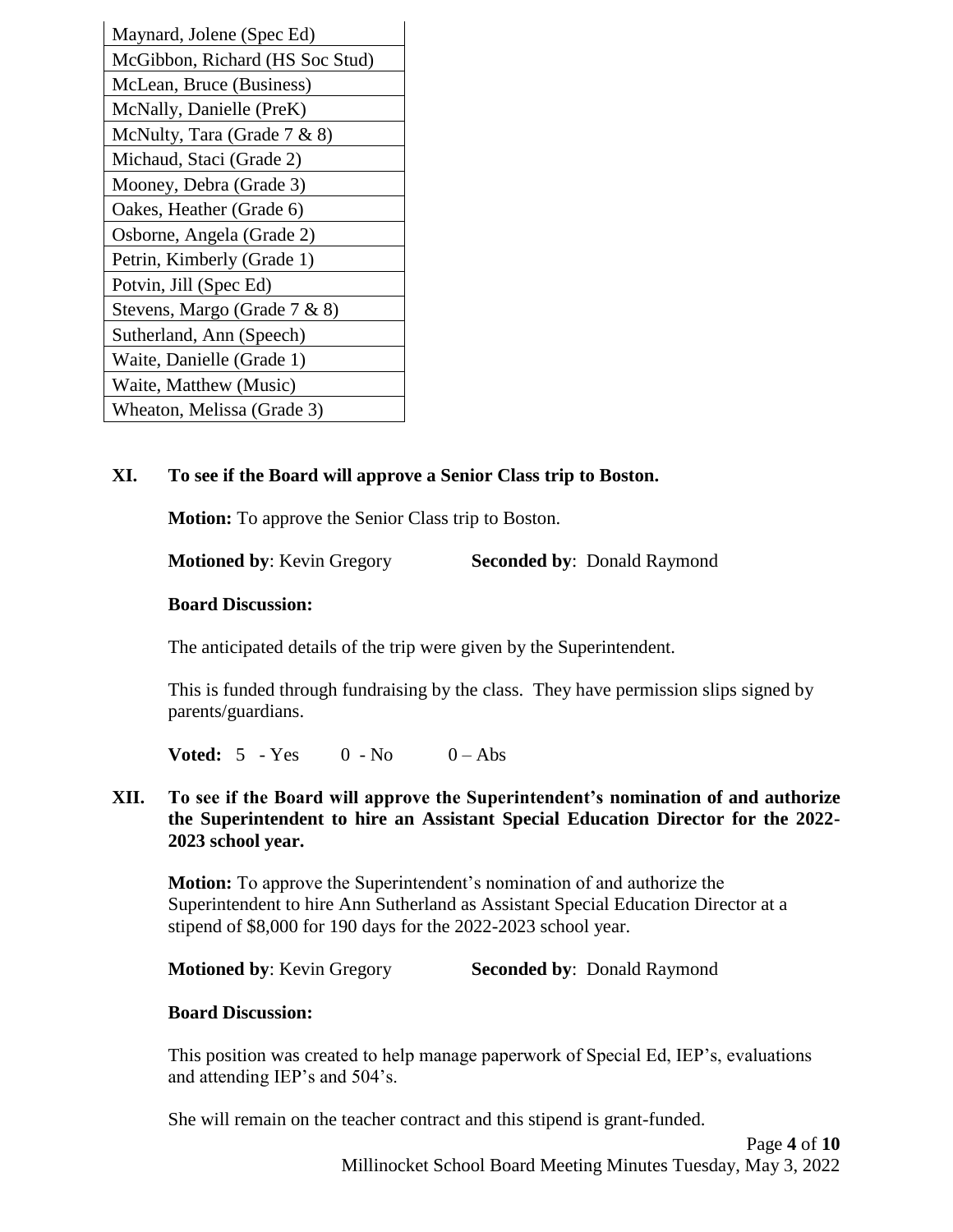**Voted:** 5 - Yes 0 - No 0 - Abs

# **XIII. To see if the Board will approve the Superintendent's nomination of and authorize the Superintendent to hire a High School Math Teacher for the 2022-2023 school year.**

**Motion:** To approve the Superintendent's nomination of and authorize the Superintendent to hire Charles E. Tapley, Jr. as a High School Math Teacher with a BS at step 0; \$40,000 for the 2022-2023 school year.

**Motioned by: Kevin Gregory <b>Seconded by:** Donald Raymond

#### **Board Discussion:**

He is currently employed in Title I, so we will advertise to replace his position.

**Voted:** 5 - Yes 0 - No 0 - Abs

### **XIV. Student Representative Report**

#### **Jillian Harper reported:**

The Stearns' varsity softball team currently holds a record of 2-1. On 4/21, they lost against Searsport. They won against PCHS on 4/22 and PVHS on 4/25.

The Stearns' varsity baseball team currently holds a record of 3-0. They also played and defeated Searsport, PCHS, and PVHS.

On Saturday, April 30th, the junior class will be having a bottle drive from 10 AM to 12 PM. This is their last fundraiser before prom.

The sophomore class is doing a Little Caesars fundraiser until May 19th. They will also be hosting a spaghetti dinner on May 3rd. They will offer dine-in or take-out from 4:30 PM to 7 PM. It will be \$8 per person or \$25 for a family of 4 and \$5 for each additional member. This will be held at the Millinocket Elks Lodge.

The freshman class will be doing a bottle drive on May 28th, and they are also looking into doing a car wash fundraiser this summer.

### **XV. Administrative Reports**

### **Alicia Campbell, Food Service Manager, reported**:

In the last few weeks the cafeteria staff has been working hard to continue providing meals to students. There still remains issues with supply chain, however it has not yet had a great impact on our food service output. We have done our best to provide the meals that are listed on the menu, only changing choices when absolutely necessary. As of 4/29/22 the number of reimbursable breakfasts served was 1,816 and the number of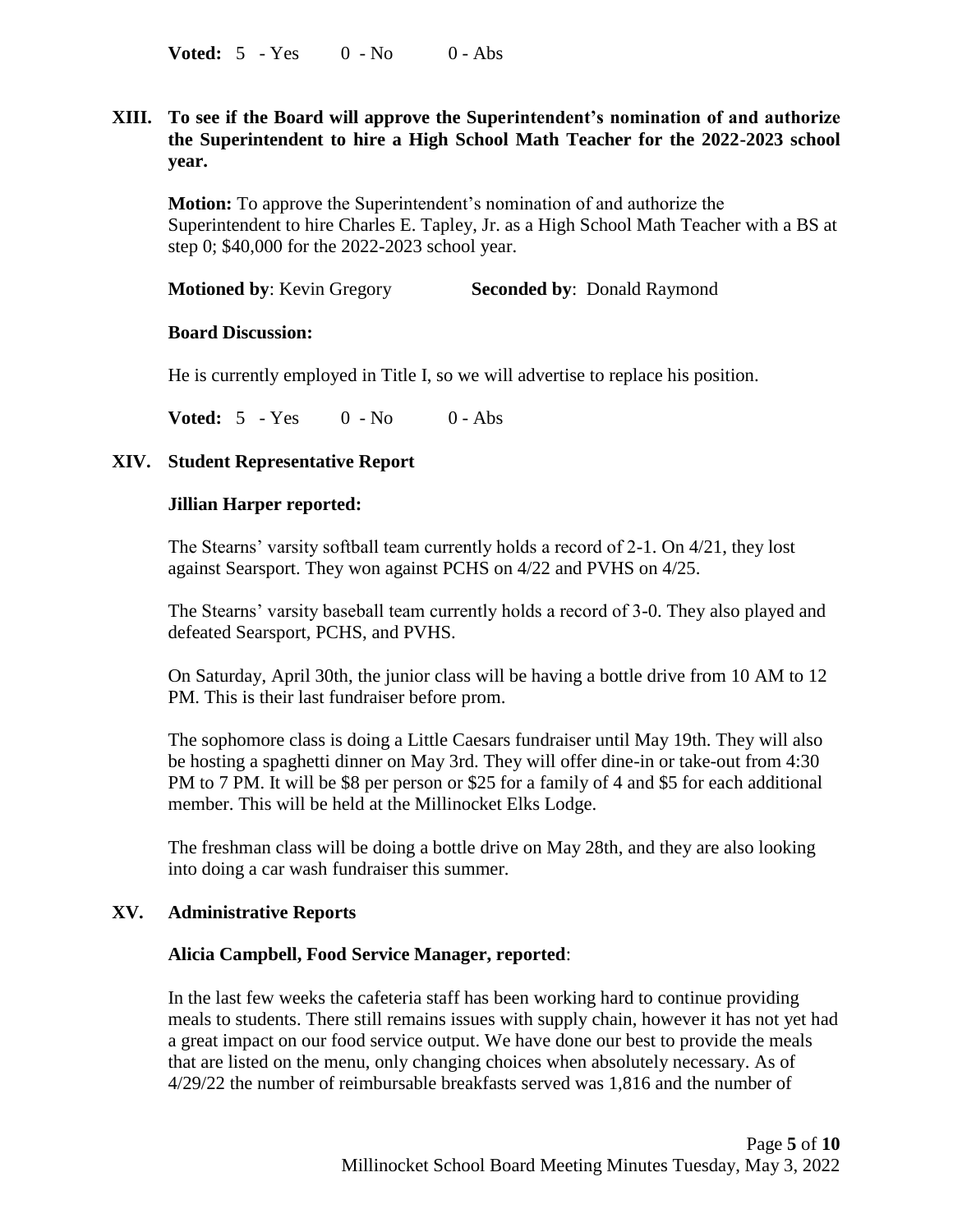reimbursable lunches was 2,103. This is the total number for both Granite Street and Stearns.

# **Cody Clinton, IT Coordinator, reported**:

None

### **Louis DiFrederico, Facilities Director, reported**:

The month of April is typically spent transitioning from winter mode to spring cleanup. This year was no exception, with the early melting of snow we have been able to get a jump grounds maintenance. Much time is spent servicing equipment and changing attachments over from snow blowers, plows and buckets to sweepers and power brooms. With the start of baseball and softball season a great deal of work is put into field preparation. This involves dragging, leveling and raking the infields as well as adding turf mix to the soil and lining and chalking the boundaries. We have also begun spring re-seeding of the lower football practice field and will continue with field hockey and the main football field as weather permits.

During the April break, we were able to return our cafeteria seating areas at both Stearns & Granite back to the original pre-Covid setup. This involved the removal and storage of over 200 individual student desks that were put in to accommodate for the social distancing requirements during Covid. The self-contained folding cafeteria tables were returned to Granite from storage and the tables and chairs previously used at Stearns were also put back. I've heard many comments from students that were very excited to be able to sit around a table and eat with their friends again! I am currently working on replacing most of the tables in the Stearns cafeteria with new movable folding tables and seating attached. This will be done under the ESSER III grant and will save a great deal of time with the daily cleaning of the cafeteria space as well as replacing the very old wobbly tables currently in use.

We have also taken delivery of the John Deer Gator utility vehicle also purchased under the ESSER grant. This has already proven a very capable and useful piece of equipment. This has been used now nearly every day for a variety of tasks from dragging and aerating fields and hauling equipment for maintenance. The athletic director also uses this for transportation around the complex during sports seasons, and is helpful when multiple games are going on.

Bangor Window Shade and Drapery arrived during April break and the new stage curtains were installed in the auditorium. This was another ESSER funded project and brings our auditorium and stage into compliance with the fire code as the new curtains and drapes all meet the latest fire ratings required by law. We are still awaiting Hussey Seating do their final onsite visit to verify the order for the  $3<sup>rd</sup>$  section of auditorium seating. Once verified, the order can be sent to production and a tentative date for delivery and install will be set.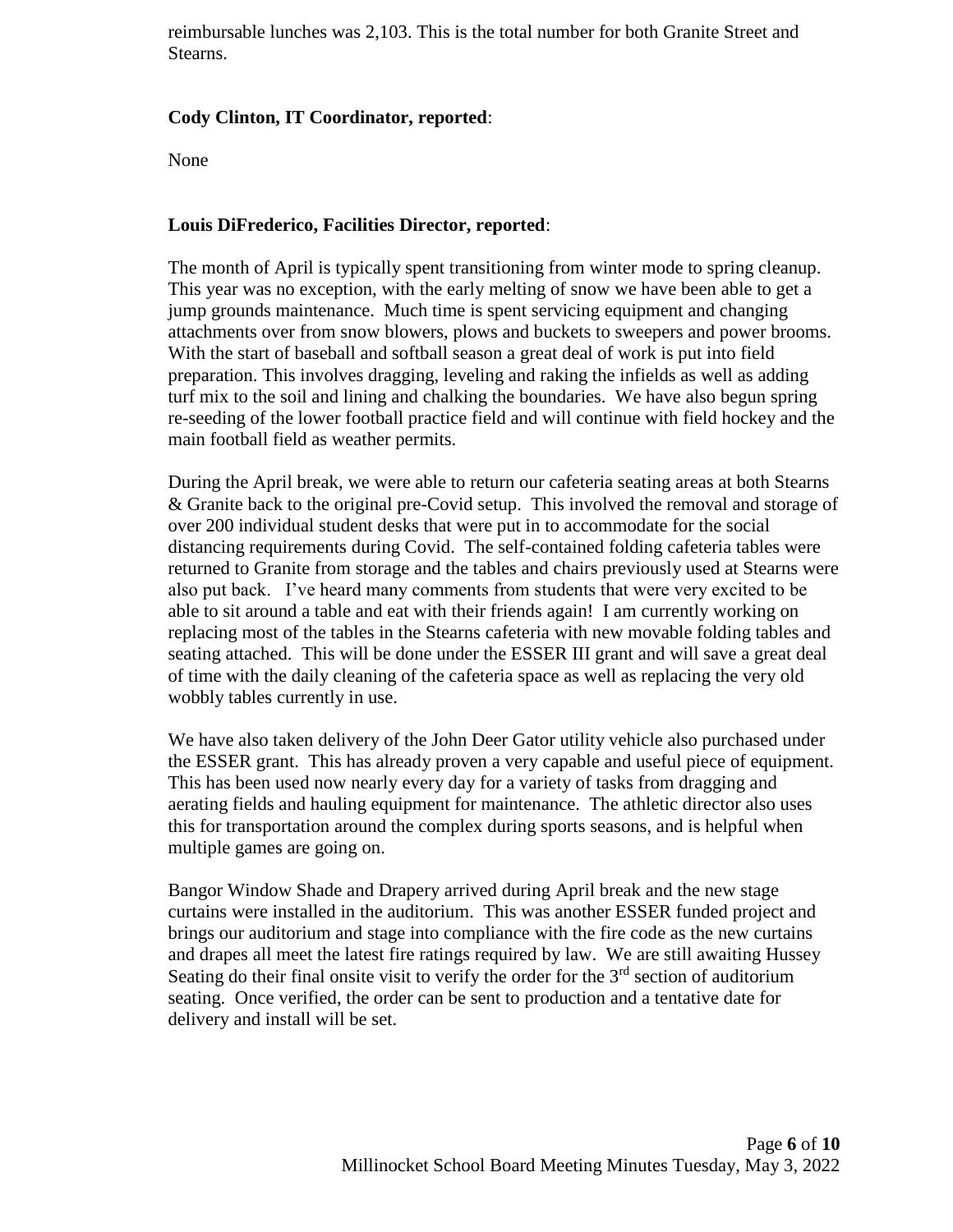## **Samuel Hiscoe, PreK-5 Principal, reported**:

The Superintendent shared information, with permission from his family, that Mr. Hiscoe is hospitalized and in an ICU. His liver is an issue and they are trying to find out what is going on. Please keep him and his family in your thoughts and prayers.

## **Beth Peavey, 6-12 Principal/Athletic Director reported:**

In Ms. DeMello's classes: During May, Freshmen Science students are working on their inventions for the upcoming Invention Convention that is tentatively set to be held on June 7th. They are studying inventors and what it takes to invent a product and mass market it, as well as learning about patents and the importance of filing a patent for an invention.

In Mr. McLean's classes: Students and staff have been thoroughly enjoying the new Alienware computers with lightning fast processing speeds that make the eSports team very happy. We have hosted weekly practices and matches for the eSports team here in the lab and they report that the new computers are giving them a great edge against a very competitive group of schools nationwide.

The Computer Applications class has completed lessons in Microsoft Word and Excel (8 chapters each) and are now halfway through the 8 chapters of PowerPoint. Students are right on track and it is looking like everyone enrolled will be earning a college credit for this class. The Business and Personal Finance class has been learning about budgeting and getting out of debt. The class has been enjoying presentations from each student on the various elements of Dave Ramsay's plans for getting out of debt and staying out of debt. Students learned how one student in the Midwest bought over \$900 worth of groceries using coupons and by the time he was done the store ended up owing him \$5! This has been a fun bunch of presentations from a great group of students.

Digital Design and Digital Art students have also been enjoying the new computers a great deal. They have been learning new techniques for creating great text effects the likes of which can be seen in professional magazines, TV and other media sources. When students catch up on their work, they've been invited to try out our new Virtual Reality headsets, which they absolutely love.

Ms. Steven's classes: The annual 6th Grade Science Fair is happening Thursday, May 5th from 6-7pm in the Stearns Cafeteria. The students have been working hard on their projects since March. They have conducted controlled experiments, collected and analyzed their results, and researched the scientific principles explaining their projects. We are very proud of the work and dedication they have put into their projects!

Mr. McGibbon's classes: Junior History classes will go on an Historical Walking Tour of Downtown Millinocket. This will happen in May mostly depending on the weather. Students are able to discover more about the history of their hometown.

Ms. Campbell's Art Classes: Both Junior High & High School art classes have been working on a Value Drawing unit. To grow & expand on their drawing skills, students have been working on a variety of drawing projects such as still life's & observational drawings, gesture drawings, photo extension drawings, timed drawings, etc. The timed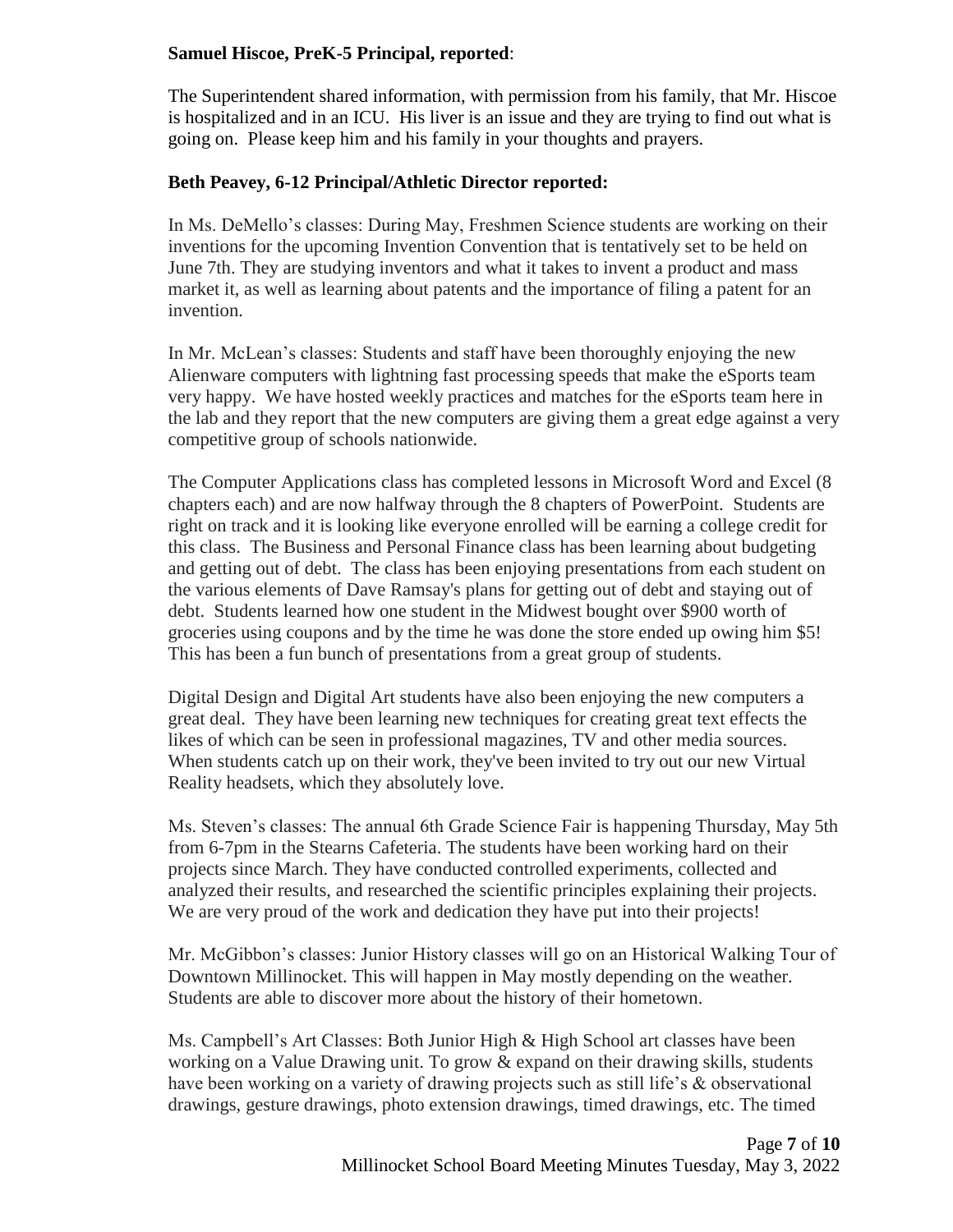drawings were a favorite of many students. This is where an item was placed on the table in front of them & everyone had 5 minutes to create a value drawing for that subject. After the 5 minutes, students would rotate tables for a new subject/item  $\&$  start all over again. It's wonderful to see how the students have grown over the course of the unit  $\&$ how even though students may have the same subject no two drawings are the same. They have done some very beautiful work.

Sophomore Class: The sophomore class is having a spaghetti supper May 3rd from 4:30- 7 at the Elks. It is dine-in our take-out. They will be serving spaghetti and sauce or meatballs, salad, rolls and dessert. They will also have some cookbooks for sale at the supper. They are holding a fundraiser for Little Caesar Pizza Kits and hoping to get a set of cornhole boards done soon to raffle off as well! Please contact Amanda Welch or Alison Demello for more information.

Ms. Malcolm's Life skills: On Monday, our special ed life skills class will be earning community service hours by baking 12 or 14 boxes of brownies for the sophomore class spaghetti dinner being held at the Elks.

Mr. Remillard's classes: JH Band is excited to perform HS Band and JH/HS Choruses on May 11th! They have been working hard during class and during their weekly lessons. Music Appreciation is learning about intervals. They just finished learning about Mozart and will be doing a project on a composer of their choice from the Baroque, Classical or Romantic musical time periods.

Mr. Leather's: One of the 8th grade classes has continued to work on finding a solution to homelessness among veterans and will be visiting Togus VA Center in June to have a face-to-face conversation with formerly homeless veterans and the Maine Bureau of Veterans Services.

For eSports: The season ended this week, but both the Mario Kart and Rocket League teams made it to the playoffs. The Mario Kart team finished 32nd out of 211 teams in the regular season and was defeated in a close match in the first round of the playoffs. The Rocket League team finished 6th out of 35 teams in Maine and made it to the second round of the playoffs. This was an exceptional showing for a brand new eSports program and we have had lots of interest from other students in joining the team next year.

Our Baseball/Softball season is underway. Both teams are practicing and playing hard. Baseball is currently undefeated and softball is at 3-2.

This week, the middle and high schools are having Spirit Week and our second annual Minuteman Cup competition. Staff and students are participating in competitions throughout the week. Each grade is a team and they work together to earn points. Our staff is also a team competing! At the end of the week, winners will be announced and prizes awarded, including bragging rights and the Minuteman Cup trophy, created by our own Mr. Brown. Competitions range from academic challenges, engineering skills, athletic competitions, artwork, to performances. This event was created last year to inspire teamwork, enhance our school climate, and to boost overall social, emotional, and mental health after dealing with the stresses of COVID. The Minuteman Cup was so successful, we have decided to make this an annual event. Many, many thanks go to Amanda Welch and Kristi Hayes for all of their planning and hard work!!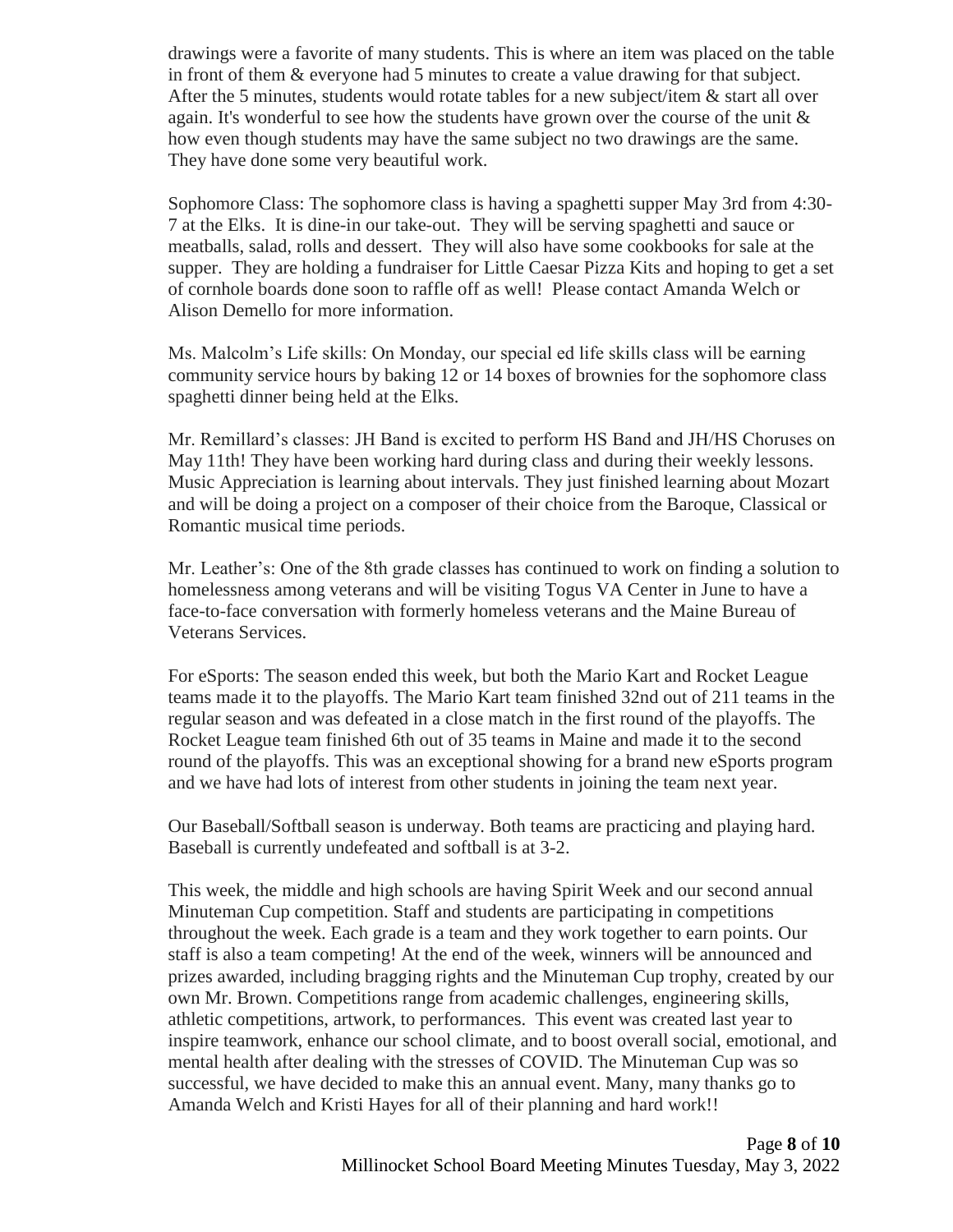This week is also Teacher (and staff) Appreciation Week. We have some nice surprises and treats planned to honor our dedicated staff.

Please remember to thank our teachers and staff when you see them, for all they continue to do for our students!

Kevin Gregory stated that we have a student representing SKILLS USA in Atlanta. Ms. Peavey will report on that in her May report.

# **XVI. Superintendent's Report**

### **Dr. Joshua McNaughton reported**:

**COVID-19 Update:** We have 8 confirmed cases between staff and students. The staff and students are doing a great job at keeping us safe, due to staying home when they are sick and hand washing.

**Adori:** Adori is our new special education management tool. This program aids in monitoring deadlines, scheduling IEP meetings and housing all associated paper-work. Teachers have begun using this tool with full implementation intended for the start of the 2022-23 school year.

### **LD 1874: An Act to Clarify COVID-19 Paid Leave for School Employees**

On April 15, Governor Mills signed LD 1874 into law. This legislation provides clarification and set parameters for COVID-19 paid leave for school employees. This will help staff regain lost sick time and pay for missed work related to COVID-19. Drummond and Woodsum is offering a seminar on this law, which I will be attending.

**School-Based Health Center (SBHC):** I attended a virtual workshop on Tuesday, April 26th to explore the concept of school based health centers. Models do exist in Maine where schools provide space and amenities for local health care organizations to fulfill client needs, such as immunizations, sports physicals and wellness appointments. Beyond medical needs these health centers also offer mental health services, which now comprises nearly 75% of the services conducted in these health centers.

I am exploring options to see if a school-based health center could be an option for Stearns Jr/Sr High School, especially for mental health services, since we are in close proximity to medical facilities. We currently have open contracts with Community Care and the option for Katahdin Valley Health Center. Neither organization has the capacity to provide us services at this time.

**Extended Learning Opportunities (ELO):** Mrs. Peavey and I attended a grant seminar hosted by Syntiro & Gear Up on Friday, April 29th. This provided us the opportunity to explore upcoming grants and partnerships that would help support the staff needs associated with ELOs.